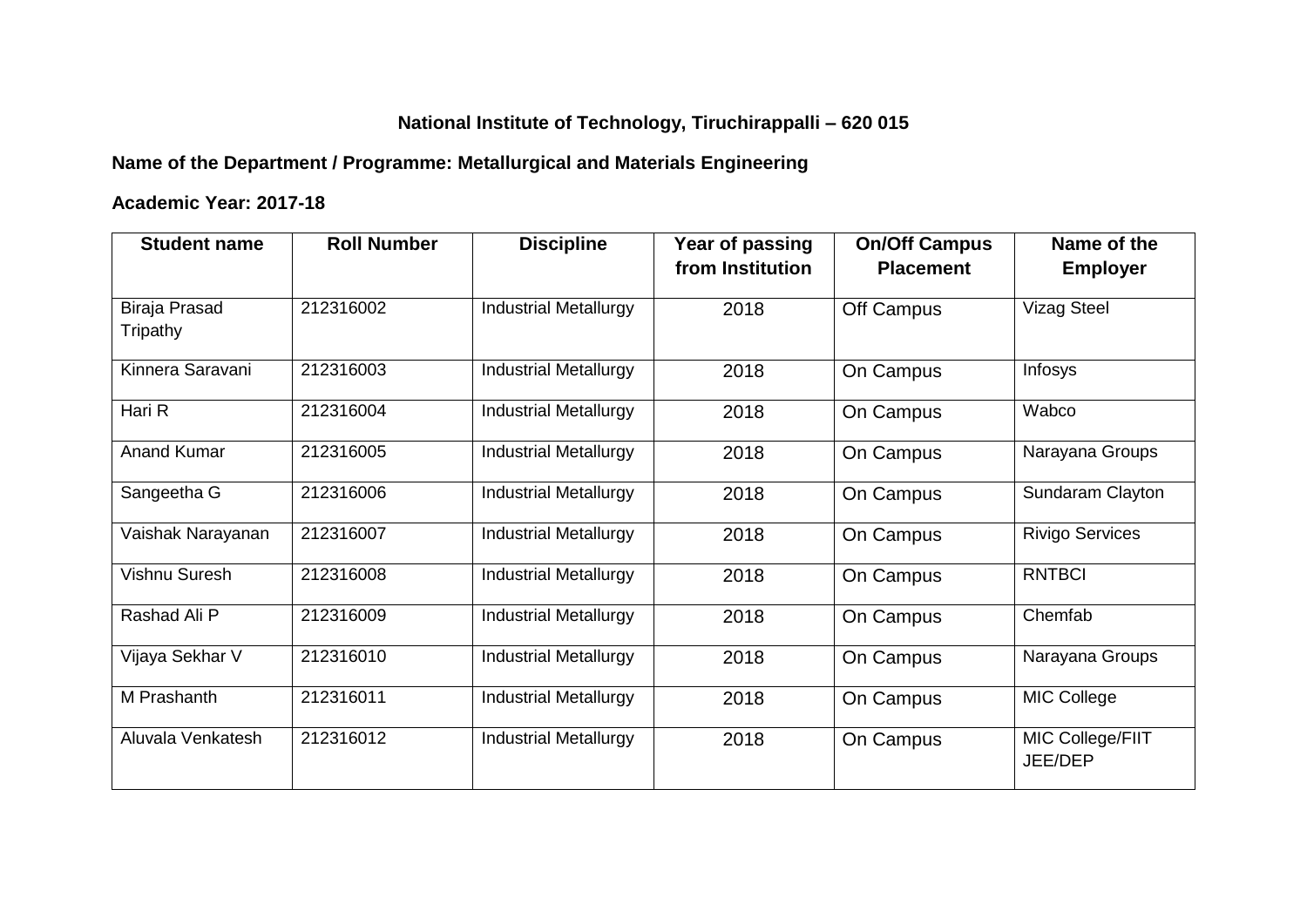| $\sim$<br>.<br>Ankit<br>Singh | !12316017 | Industrial Metallurgy<br>- - | 2018 | .<br>Welspun |
|-------------------------------|-----------|------------------------------|------|--------------|
|                               |           |                              |      |              |

### **Academic Year: 2016-17**

| <b>Student name</b>       | <b>Roll Number</b> | <b>Discipline</b>            | Year of passing<br>from Institution | <b>On/Off Campus</b><br><b>Placement</b> | Name of the<br><b>Employer</b> |
|---------------------------|--------------------|------------------------------|-------------------------------------|------------------------------------------|--------------------------------|
| Thatakula Mounika         | 212315001          | <b>Industrial Metallurgy</b> | 2017                                | On Campus                                | Capgemini                      |
| Nithin Padmanabhan        | 212315007          | <b>Industrial Metallurgy</b> | 2017                                | On Campus                                | Yazaki                         |
| Manikandan N              | 212315008          | <b>Industrial Metallurgy</b> | 2017                                | On Campus                                | Hilti                          |
| Yerra<br>Umamaheswara Rao | 212315011          | <b>Industrial Metallurgy</b> | 2017                                | On Campus                                | <b>Tata Motors</b>             |
| Asish Shaji Varghese      | 212315004          | <b>Industrial Metallurgy</b> | 2017                                | Off Campus                               | Hitachi, Bangalore             |
| <b>Vivek Gaurav</b>       | 212315009          | <b>Industrial Metallurgy</b> | 2017                                | <b>Higher Studies</b>                    | NIT, Trichy                    |
| Bandaru Pravallika        | 212315018          | <b>Industrial Metallurgy</b> | 2017                                | <b>Higher Studies</b>                    | IITH, Hyderabad                |
| Pushpender Singh          | 212315005          | <b>Industrial Metallurgy</b> | 2017                                | <b>Higher Studies</b>                    | IITK, Kanpur                   |